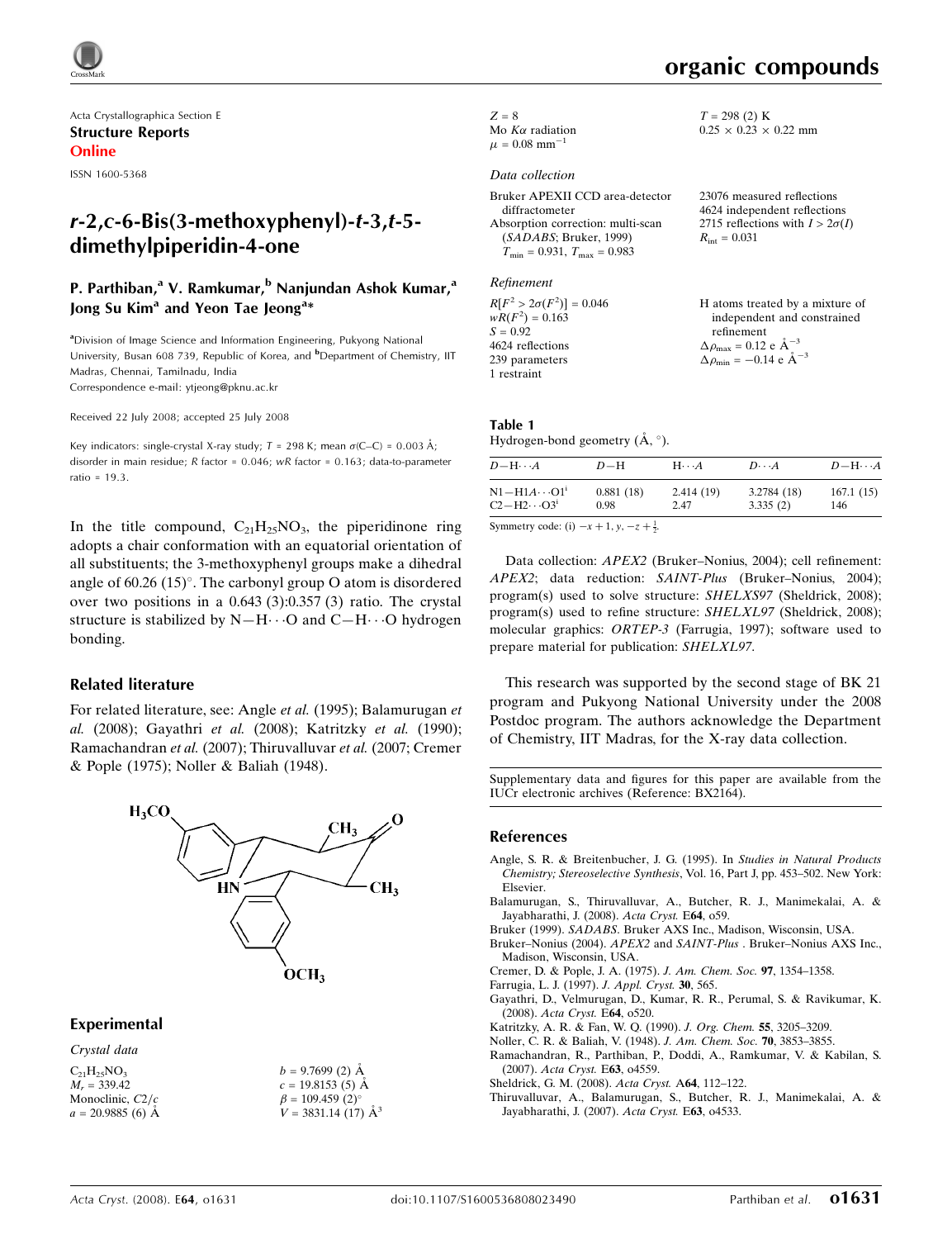# **supporting information**

*Acta Cryst.* (2008). E**64**, o1631 [doi:10.1107/S1600536808023490]

# *r***-2,***c***-6-Bis(3-methoxyphenyl)-***t***-3,***t***-5-dimethylpiperidin-4-one**

### **P. Parthiban, V. Ramkumar, Nanjundan Ashok Kumar, Jong Su Kim and Yeon Tae Jeong**

### **S1. Comment**

Substituted piperidin-4-ones are very important class of compounds due to their presence in a wide variety of naturally occurring alkaloids, active pharmaceutical ingredients and intermediates and as building blocks of many drugs. (Angle  $\&$ Breitenbucher, 1995; Katritzky & Fan, 1990). The piperidone heterocycle predominantly adopts the chair conformation (Ramachandran *et al.*, 2007; Balamurugan *et al.*, 2008) whereas depending upon the substitution, the configuration and conformation can be different (Thiruvalluvar *et al.*, 2007; Gayathri *et al.*, 2008). Hence, the present single-crystal XRD studies on the title compound have been carried out to find out the impact on the configuration and conformation of the piperidone ring due to the presence of methyl group on both sides of the carbonyl and methoxy group on the *meta* position of the phenyl rings.

In the title compound  $C_{21}H_{25}NO_3$ , as shown in figure, the piperidone heterocycle adopts a chair conformation with equatorial disposition of all the substituents. The equatorial orientations of the methyl and phenyl groups are confirmed by their torsion angles. The aryl groups attached to to the piperidone ring on both sides of the secondary amino group make a dihedral angle of 60.26 (15)°.

The analysis of torsion angles, asymmetry parameters and least-squares plane calculation shows that the piperidone ring adopts chair conformation with deviation of ring atoms N1 and C3 from the C1/C2/C4/C5 plane by -0.677 and 0.563 Å; respectively. The ring puckering parameters for N1/C1/C2/C3/C4/C5 atoms are  $q2 = 0.0851$  (17),  $q3 = 0.5515$ ,  $Q_T =$ 0.5580 (16) Å and  $\theta$  = 8.77 (17)° (Cremer & Pople, 1975).

### **S2. Experimental**

The title compound was synthesized by the one pot condensation of 2-pentanone, *meta* methoxybenzaldehyde and ammonium acetate in 1:2:1 ratio, using ethanol as a solvent by adopting the literature procedure of modified Mannich reaction, reported by Noller & Baliah (1948) for similar type compounds. The mixture was warmed and kept aside overnight. The formed 2,6-bis(3-methoxyphenyl)-3, 5-dimethylpiperidin-4-one was filtered off and washed with 1:5 ethanol, ether mixture. Thus, the obtained crude product was purified by recrystallization with ethanol to afford the colorless crystals with diffraction quality.

### **S3. Refinement**

The structure was solved in the space group *C*2/*c*. The oxygen atom attached to the piperidine ring is disordered over two orientation in a 0.643 (3):0.357 (3) ratio. Nitrogen H atom was located in a difference Fourier map and refined isotropically. Other hydrogen atoms were fixed geometrically and allowed to ride on the parent carbon atoms,with aromatic C—H =0.93 Å, aliphatic C—H = 0.98Å and methyl C—H = 0.96 Å. The displacement parameters were set for phenyl and aliphatic H atoms at  $U_{iso}(H) = 1.2U_{eq}(C)$  and for methyl H atoms at  $U_{iso}(H) = 1.5U_{eq}(C)$ .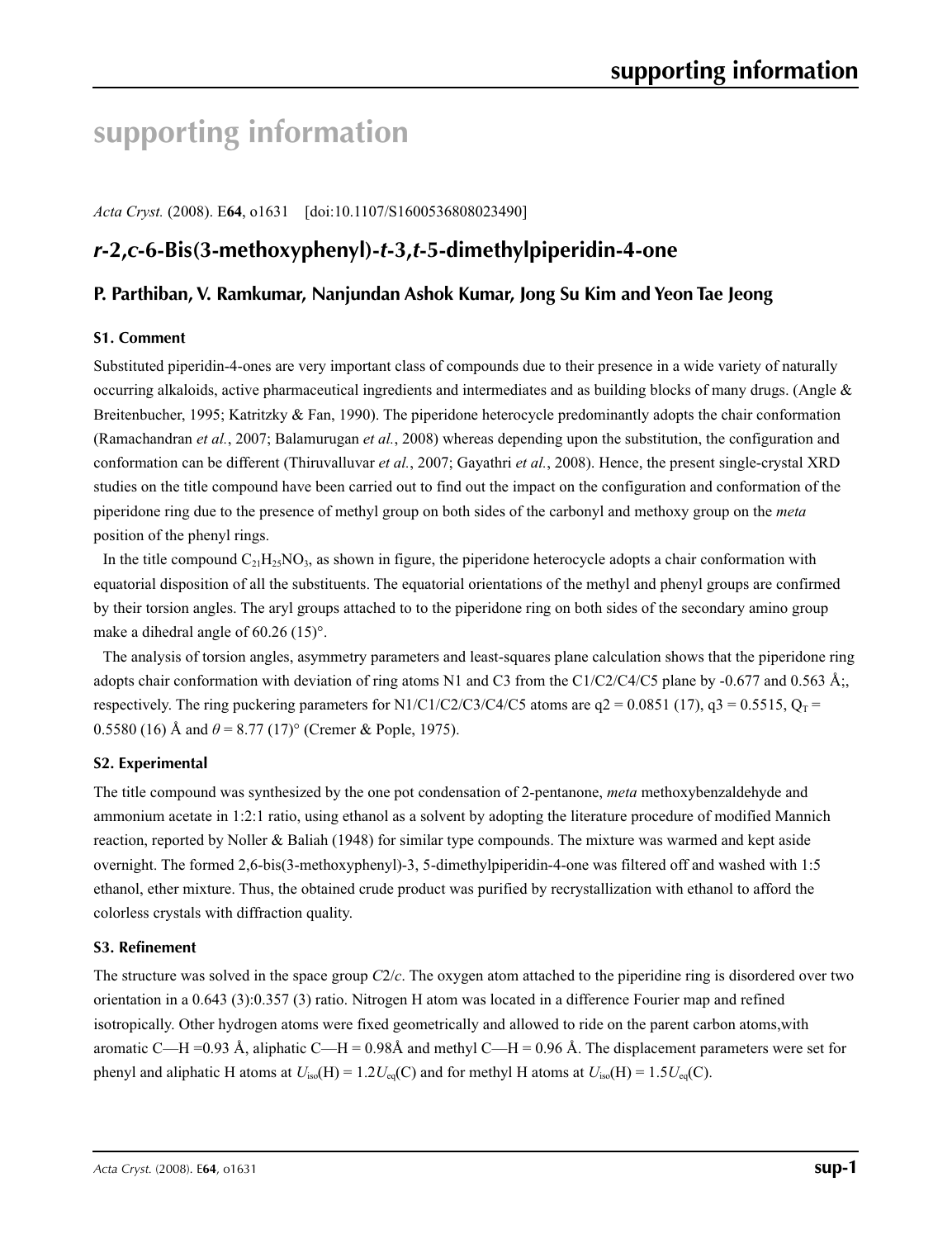

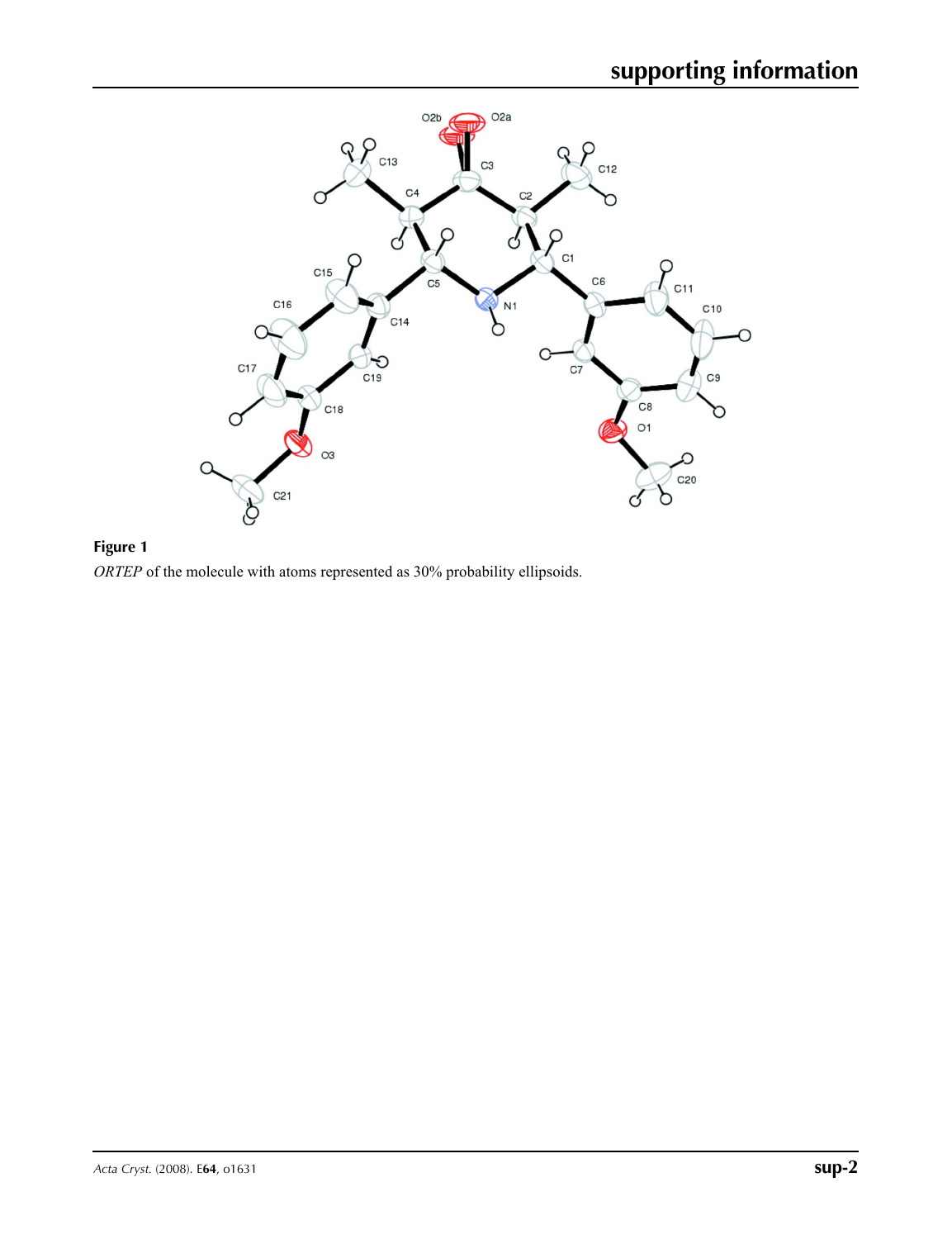

### **Figure 2**

Packing of molecules along the *b* axis.

### **r-2,c-6-Bis(3-methoxyphenyl)-t-3,t-5-dimethylpiperidin-4-one**

*Crystal data*  $C_{21}H_{25}NO_3$  $M_r$  = 339.42 Monoclinic, *C*2/*c* Hall symbol: -C 2yc  $a = 20.9885(6)$  Å  $b = 9.7699(2)$  Å  $c = 19.8153(5)$  Å  $\beta$  = 109.459 (2)<sup>o</sup>  $V = 3831.14(17)$  Å<sup>3</sup>  $Z = 8$ 

### *Data collection*

Bruker APEXII CCD area-detector diffractometer Radiation source: fine-focus sealed tube Graphite monochromator *φ* and *ω* scans

 $F(000) = 1456$  $D_x = 1.177$  Mg m<sup>-3</sup> Mo *Kα* radiation, *λ* = 0.71073 Å Cell parameters from 5862 reflections  $\theta$  = 2.4–22.6°  $\mu = 0.08$  mm<sup>-1</sup>  $T = 298 \text{ K}$ Block, colourless  $0.25 \times 0.23 \times 0.22$  mm

Absorption correction: multi-scan (*SADABS*; Bruker, 1999)  $T_{\text{min}} = 0.931, T_{\text{max}} = 0.983$ 23076 measured reflections 4624 independent reflections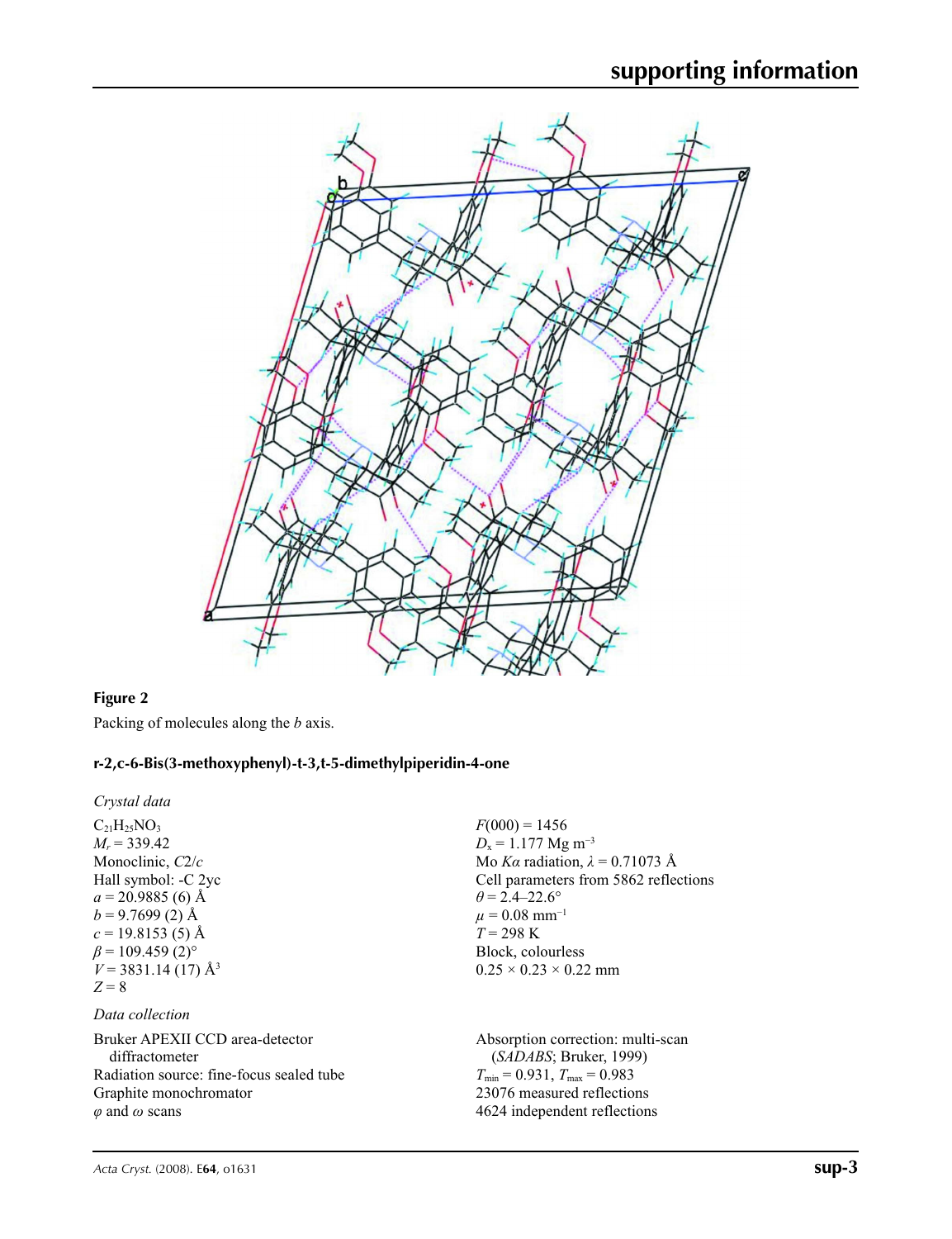| 2715 reflections with $I > 2\sigma(I)$                                  | $h = -27 \rightarrow 27$ |
|-------------------------------------------------------------------------|--------------------------|
| $R_{\rm int} = 0.031$                                                   | $k = -13 \rightarrow 12$ |
| $\theta_{\text{max}} = 28.3^{\circ}, \theta_{\text{min}} = 2.1^{\circ}$ | $l = -26 \rightarrow 23$ |

| Refinement |
|------------|
|------------|

| Refinement on $F^2$                             | Secondary atom site location: difference Fourier             |
|-------------------------------------------------|--------------------------------------------------------------|
| Least-squares matrix: full                      | map                                                          |
| $R[F^2 > 2\sigma(F^2)] = 0.046$                 | Hydrogen site location: inferred from                        |
| $wR(F^2) = 0.163$                               | neighbouring sites                                           |
| $S = 0.92$                                      | H atoms treated by a mixture of independent                  |
| 4624 reflections                                | and constrained refinement                                   |
| 239 parameters                                  | $w = 1/[\sigma^2(F_0^2) + (0.1P)^2 + 0.5P]$                  |
| 1 restraint                                     | where $P = (F_o^2 + 2F_c^2)/3$                               |
| Primary atom site location: structure-invariant | $(\Delta/\sigma)_{\text{max}}$ < 0.001                       |
| direct methods                                  | $\Delta \rho_{\text{max}} = 0.12 \text{ e } \text{\AA}^{-3}$ |
|                                                 | $\Delta \rho_{\rm min} = -0.14 \text{ e A}^{-3}$             |
|                                                 |                                                              |

### *Special details*

**Geometry**. All e.s.d.'s (except the e.s.d. in the dihedral angle between two l.s. planes) are estimated using the full covariance matrix. The cell e.s.d.'s are taken into account individually in the estimation of e.s.d.'s in distances, angles and torsion angles; correlations between e.s.d.'s in cell parameters are only used when they are defined by crystal symmetry. An approximate (isotropic) treatment of cell e.s.d.'s is used for estimating e.s.d.'s involving l.s. planes. **Refinement**. Refinement of  $F^2$  against ALL reflections. The weighted *R*-factor wR and goodness of fit *S* are based on *F*<sup>2</sup> , conventional *R*-factors *R* are based on  $F$ , with  $F$  set to zero for negative  $F^2$ . The threshold expression of  $F^2 > \sigma(F^2)$  is used only for calculating *R*-factors(gt) *etc*. and is not relevant to the choice of reflections for refinement. *R*-factors based on *F*<sup>2</sup> are statistically about twice as large as those based on *F*, and *R*factors based on ALL data will be even larger.

*Fractional atomic coordinates and isotropic or equivalent isotropic displacement parameters (Å<sup>2</sup>)* 

|                | $\boldsymbol{x}$ | $\mathcal V$ | z           | $U_{\rm iso}*/U_{\rm eq}$ | Occ. (2) |
|----------------|------------------|--------------|-------------|---------------------------|----------|
| C1             | 0.34428(7)       | 0.63001(15)  | 0.18001(8)  | 0.0440(4)                 |          |
| H1             | 0.3033           | 0.6627       | 0.1881      | $0.053*$                  |          |
| C <sub>2</sub> | 0.32387(8)       | 0.52388(16)  | 0.11928(8)  | 0.0477(4)                 |          |
| H2             | 0.3651           | 0.4956       | 0.1101      | $0.057*$                  |          |
| C <sub>3</sub> | 0.29531(8)       | 0.39913(18)  | 0.14380(9)  | 0.0548(4)                 |          |
| C4             | 0.33555(7)       | 0.33955(15)  | 0.21586(8)  | 0.0461(4)                 |          |
| H4             | 0.3776           | 0.3020       | 0.2122      | $0.055*$                  |          |
| C <sub>5</sub> | 0.35427(7)       | 0.45552(15)  | 0.27161(8)  | 0.0425(4)                 |          |
| H <sub>5</sub> | 0.3127           | 0.4922       | 0.2767      | $0.051*$                  |          |
| C6             | 0.38064(8)       | 0.75142(15)  | 0.16328(8)  | 0.0456(4)                 |          |
| C7             | 0.44600(8)       | 0.73763(15)  | 0.16225(8)  | 0.0445(4)                 |          |
| H7             | 0.4668           | 0.6523       | 0.1703      | $0.053*$                  |          |
| C8             | 0.48077(8)       | 0.84985(17)  | 0.14930(8)  | 0.0499(4)                 |          |
| C9             | 0.44996(11)      | 0.97624(18)  | 0.13621(11) | 0.0715(6)                 |          |
| H9             | 0.4730           | 1.0519       | 0.1276      | $0.086*$                  |          |
| C10            | 0.38482(12)      | 0.9890(2)    | 0.13608(13) | 0.0872(7)                 |          |
| H10            | 0.3637           | 1.0740       | 0.1266      | $0.105*$                  |          |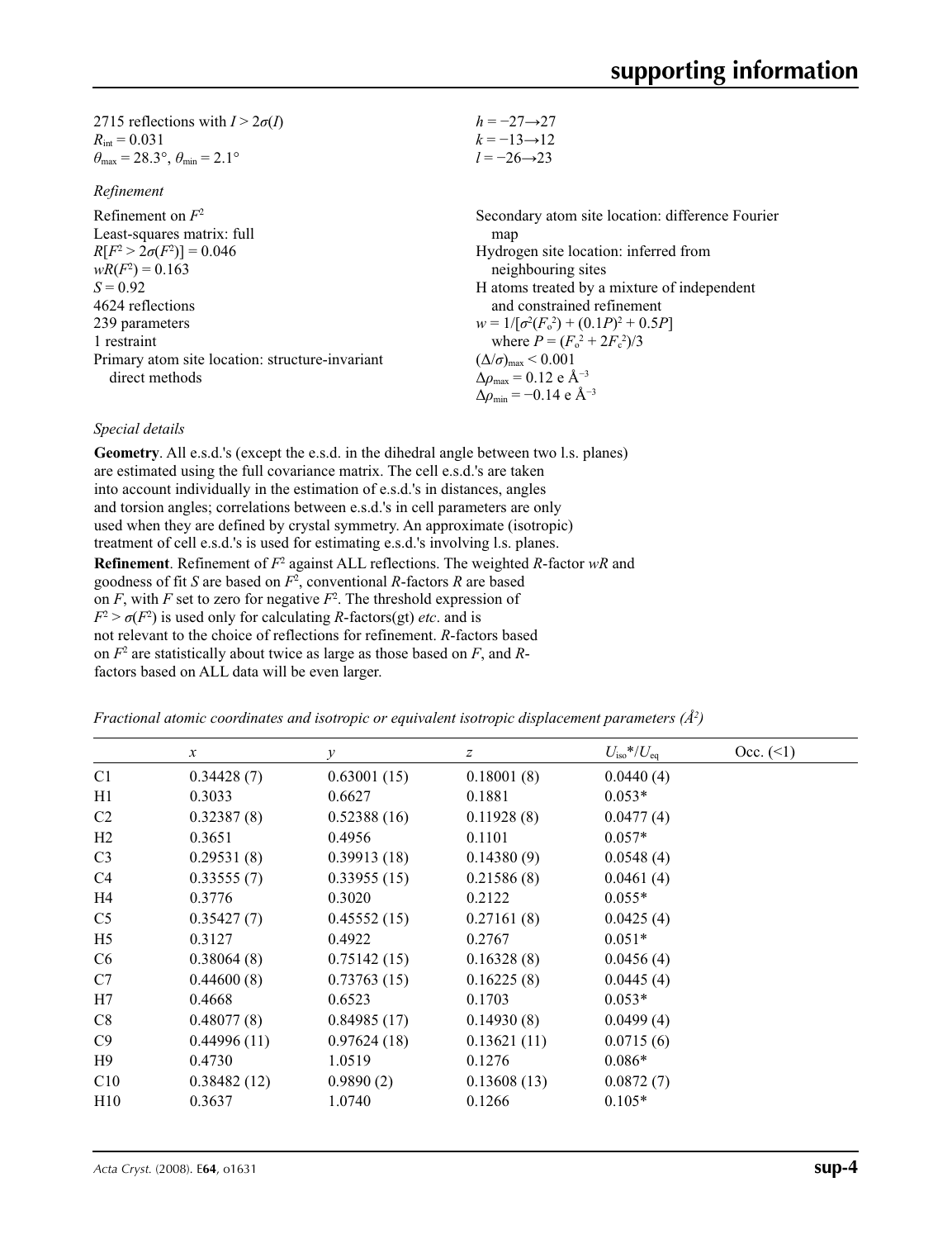| C11               | 0.35003(10) | 0.87908(19) | 0.14962(11) | 0.0712(6)    |           |
|-------------------|-------------|-------------|-------------|--------------|-----------|
| H11               | 0.3060      | 0.8902      | 0.1496      | $0.085*$     |           |
| C12               | 0.27530(10) | 0.5817(2)   | 0.04956(10) | 0.0764(6)    |           |
| H12A              | 0.2658      | 0.5130      | 0.0129      | $0.115*$     |           |
| H12B              | 0.2955      | 0.6597      | 0.0353      | $0.115*$     |           |
| H12C              | 0.2340      | 0.6089      | 0.0566      | $0.115*$     |           |
| C13               | 0.29752(10) | 0.22367(18) | 0.23642(11) | 0.0678(5)    |           |
| H <sub>13</sub> A | 0.2563      | 0.2582      | 0.2408      | $0.102*$     |           |
| H13B              | 0.3249      | 0.1853      | 0.2813      | $0.102*$     |           |
| H <sub>13</sub> C | 0.2873      | 0.1541      | 0.2001      | $0.102*$     |           |
| C14               | 0.39959(8)  | 0.40590(15) | 0.34391(8)  | 0.0461(4)    |           |
| C15               | 0.37474(10) | 0.3865(2)   | 0.39968(10) | 0.0731(6)    |           |
| H15               | 0.3298      | 0.4061      | 0.3934      | $0.088*$     |           |
| C16               | 0.41662(12) | 0.3379(3)   | 0.46462(11) | 0.0924(8)    |           |
| H16               | 0.3991      | 0.3236      | 0.5014      | $0.111*$     |           |
| C17               | 0.48319(11) | 0.3104(2)   | 0.47607(10) | 0.0742(6)    |           |
| H17               | 0.5109      | 0.2784      | 0.5203      | $0.089*$     |           |
| C18               | 0.50881(8)  | 0.33063(16) | 0.42127(8)  | 0.0516(4)    |           |
| C19               | 0.46682(7)  | 0.37783(15) | 0.35542(8)  | 0.0453(4)    |           |
| H19               | 0.4843      | 0.3908      | 0.3185      | $0.054*$     |           |
| C20               | 0.58679(12) | 0.9383(3)   | 0.14770(15) | 0.0956(7)    |           |
| H20A              | 0.5679      | 0.9847      | 0.1027      | $0.143*$     |           |
| H20B              | 0.6315      | 0.9069      | 0.1527      | $0.143*$     |           |
| H20C              | 0.5889      | 1.0000      | 0.1860      | $0.143*$     |           |
| C21               | 0.62095(10) | 0.2629(2)   | 0.49353(11) | 0.0866(7)    |           |
| H21A              | 0.6201      | 0.3258      | 0.5305      | $0.130*$     |           |
| H21B              | 0.6657      | 0.2595      | 0.4907      | $0.130*$     |           |
| H21C              | 0.6082      | 0.1734      | 0.5045      | $0.130*$     |           |
| H1A               | 0.4028(8)   | 0.6278(19)  | 0.2787(10)  | $0.056(5)$ * |           |
| N1                | 0.38767(6)  | 0.56426(13) | 0.24572(7)  | 0.0424(3)    |           |
| O <sub>1</sub>    | 0.54531(6)  | 0.82403(13) | 0.15007(6)  | 0.0624(4)    |           |
| O2A               | 0.2376(3)   | 0.3574(6)   | 0.1104(2)   | 0.0878(14)   | 0.760(15) |
| O2B               | 0.2601(7)   | 0.3246(17)  | 0.1015(7)   | 0.0878(14)   | 0.241(15) |
| O <sub>3</sub>    | 0.57452(6)  | 0.30761(13) | 0.42644(6)  | 0.0666(4)    |           |
|                   |             |             |             |              |           |

| Atomic displacement parameters $(\AA^2)$ |  |
|------------------------------------------|--|
|                                          |  |

|                | $U^{11}$   | $L^{22}$   | $U^{\beta 3}$ | $U^{12}$     | $U^{13}$   | $L^{23}$     |
|----------------|------------|------------|---------------|--------------|------------|--------------|
| C <sub>1</sub> | 0.0379(8)  | 0.0520(8)  | 0.0419(9)     | 0.0083(6)    | 0.0128(7)  | 0.0066(7)    |
| C <sub>2</sub> | 0.0397(8)  | 0.0609(10) | 0.0385(8)     | $-0.0020(7)$ | 0.0078(7)  | 0.0035(7)    |
| C <sub>3</sub> | 0.0445(9)  | 0.0689(11) | 0.0451(10)    | $-0.0112(8)$ | 0.0068(8)  | $-0.0042(8)$ |
| C <sub>4</sub> | 0.0391(8)  | 0.0486(8)  | 0.0500(9)     | $-0.0030(6)$ | 0.0141(7)  | $-0.0003(7)$ |
| C <sub>5</sub> | 0.0369(8)  | 0.0504(8)  | 0.0408(8)     | 0.0042(6)    | 0.0135(7)  | 0.0057(7)    |
| C <sub>6</sub> | 0.0491(9)  | 0.0479(9)  | 0.0378(8)     | 0.0066(7)    | 0.0118(7)  | 0.0070(7)    |
| C7             | 0.0465(9)  | 0.0443(8)  | 0.0388(8)     | 0.0021(6)    | 0.0090(7)  | 0.0038(6)    |
| C8             | 0.0545(10) | 0.0541(9)  | 0.0385(9)     | $-0.0053(7)$ | 0.0121(7)  | $-0.0006(7)$ |
| C9             | 0.0908(15) | 0.0483(10) | 0.0834(14)    | $-0.0055(9)$ | 0.0396(12) | 0.0099(9)    |
| C10            | 0.1054(18) | 0.0477(11) | 0.123(2)      | 0.0209(11)   | 0.0568(16) | 0.0256(11)   |
|                |            |            |               |              |            |              |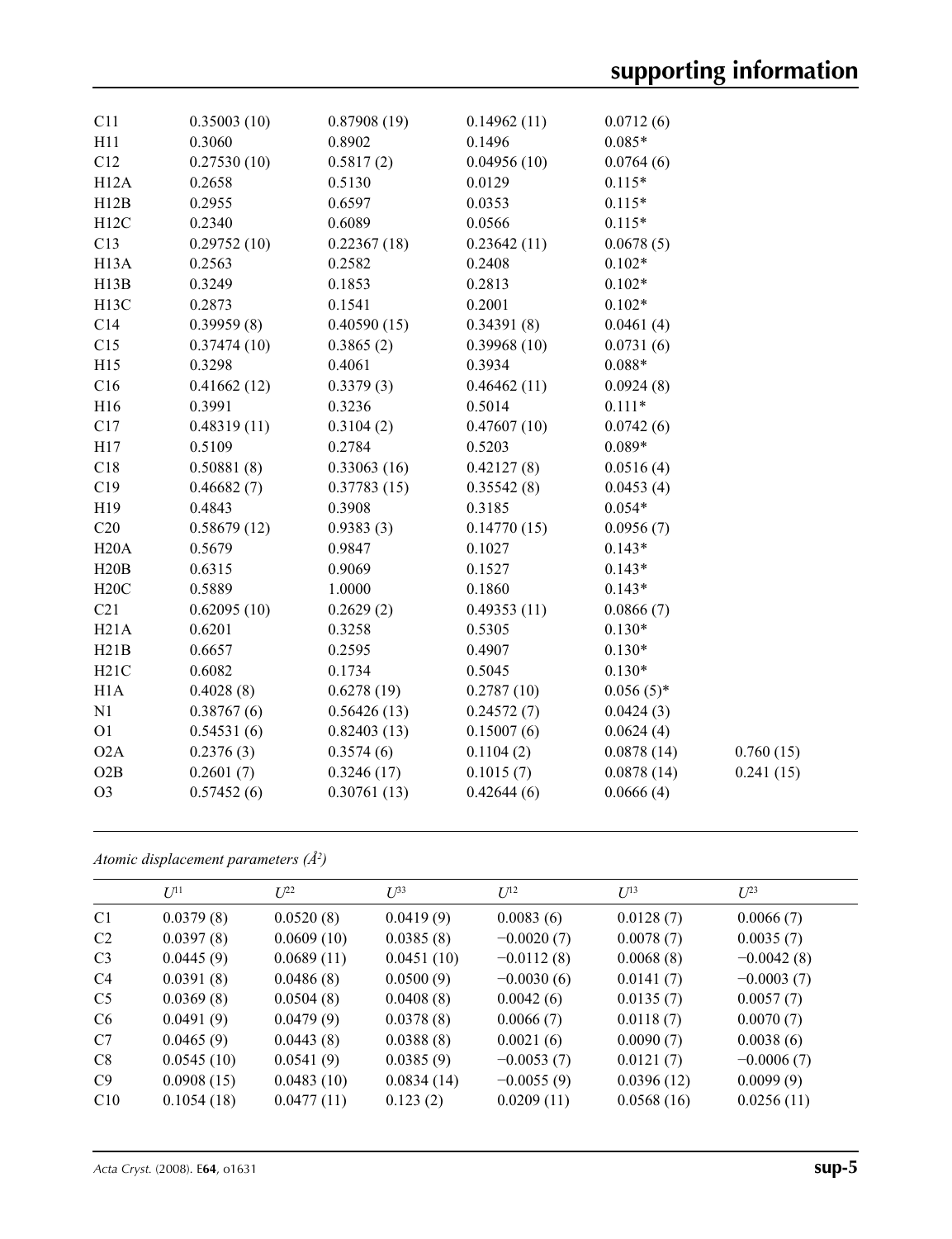| C <sub>11</sub> | 0.0696(12) | 0.0581(11) | 0.0941(15) | 0.0189(9)     | 0.0382(11)    | 0.0208(10)    |
|-----------------|------------|------------|------------|---------------|---------------|---------------|
| C12             | 0.0677(12) | 0.0969(15) | 0.0493(11) | $-0.0041(11)$ | $-0.0012(10)$ | 0.0147(10)    |
| C13             | 0.0672(12) | 0.0599(11) | 0.0748(13) | $-0.0141(9)$  | 0.0218(10)    | 0.0068(9)     |
| C <sub>14</sub> | 0.0486(9)  | 0.0487(8)  | 0.0406(9)  | 0.0013(7)     | 0.0145(7)     | 0.0051(7)     |
| C15             | 0.0605(11) | 0.1109(16) | 0.0525(11) | 0.0134(11)    | 0.0252(10)    | 0.0182(10)    |
| C16             | 0.0858(16) | 0.148(2)   | 0.0511(12) | 0.0181(15)    | 0.0330(12)    | 0.0295(13)    |
| C17             | 0.0761(14) | 0.0975(15) | 0.0408(10) | 0.0060(11)    | 0.0085(10)    | 0.0208(10)    |
| C18             | 0.0518(10) | 0.0504(9)  | 0.0447(10) | 0.0002(7)     | 0.0052(8)     | 0.0068(7)     |
| C19             | 0.0481(9)  | 0.0474(8)  | 0.0384(9)  | $-0.0018(7)$  | 0.0119(7)     | 0.0058(7)     |
| C <sub>20</sub> | 0.0824(15) | 0.0931(16) | 0.1168(19) | $-0.0398(13)$ | 0.0406(15)    | $-0.0121(14)$ |
| C <sub>21</sub> | 0.0678(13) | 0.0993(16) | 0.0654(14) | 0.0113(11)    | $-0.0141(11)$ | 0.0136(11)    |
| N1              | 0.0438(7)  | 0.0441(7)  | 0.0345(7)  | $-0.0023(5)$  | 0.0066(6)     | 0.0032(6)     |
| O <sub>1</sub>  | 0.0527(7)  | 0.0679(8)  | 0.0662(8)  | $-0.0140(5)$  | 0.0191(6)     | 0.0032(6)     |
| O2A             | 0.051(2)   | 0.120(2)   | 0.0707(14) | $-0.040(2)$   | $-0.0090(14)$ | 0.0095(14)    |
| O2B             | 0.051(2)   | 0.120(2)   | 0.0707(14) | $-0.040(2)$   | $-0.0090(14)$ | 0.0095(14)    |
| O <sub>3</sub>  | 0.0498(7)  | 0.0787(9)  | 0.0574(8)  | 0.0069(6)     | $-0.0005(6)$  | 0.0176(6)     |
|                 |            |            |            |               |               |               |

*Geometric parameters (Å, º)*

| $C1 - N1$   | 1.4654(19) | $C12 - H12A$  | 0.9600     |
|-------------|------------|---------------|------------|
| $C1-C6$     | 1.506(2)   | $C12 - H12B$  | 0.9600     |
| $C1-C2$     | 1.537(2)   | $C12 - H12C$  | 0.9600     |
| $C1 - H1$   | 0.9800     | $C13 - H13A$  | 0.9600     |
| $C2-C3$     | 1.508(2)   | $C13 - H13B$  | 0.9600     |
| $C2-C12$    | 1.526(2)   | C13-H13C      | 0.9600     |
| $C2-H2$     | 0.9800     | $C14 - C19$   | 1.380(2)   |
| $C3 - O2B$  | 1.169(13)  | $C14 - C15$   | 1.383(2)   |
| $C3 - O2A$  | 1.240(4)   | $C15 - C16$   | 1.378(3)   |
| $C3-C4$     | 1.513(2)   | $C15 - H15$   | 0.9300     |
| $C4 - C13$  | 1.517(2)   | $C16 - C17$   | 1.366(3)   |
| $C4 - C5$   | 1.539(2)   | $C16 - H16$   | 0.9300     |
| $C4 - H4$   | 0.9800     | $C17 - C18$   | 1.377(2)   |
| $C5 - N1$   | 1.4570(18) | $C17 - H17$   | 0.9300     |
| $C5 - C14$  | 1.511(2)   | $C18 - 03$    | 1.3671(19) |
| $C5 - H5$   | 0.9800     | $C18 - C19$   | 1.388(2)   |
| $C6-C7$     | 1.385(2)   | $C19 - H19$   | 0.9300     |
| $C6 - C11$  | 1.388(2)   | $C20 - 01$    | 1.426(2)   |
| $C7-C8$     | 1.387(2)   | $C20 - H20A$  | 0.9600     |
| $C7 - H7$   | 0.9300     | $C20 - H20B$  | 0.9600     |
| $C8 - O1$   | 1.3730(19) | $C20 - H20C$  | 0.9600     |
| $C8-C9$     | 1.378(2)   | $C21 - 03$    | 1.430(2)   |
| $C9 - C10$  | 1.372(3)   | $C21 - H21A$  | 0.9600     |
| $C9 - H9$   | 0.9300     | $C21 - H21B$  | 0.9600     |
| $C10 - C11$ | 1.374(3)   | $C21 - H21C$  | 0.9600     |
| $C10 - H10$ | 0.9300     | $N1 - H1A$    | 0.881(18)  |
| $C11 - H11$ | 0.9300     |               |            |
| $N1-C1-C6$  | 109.30(12) | $C2-C12-H12A$ | 109.5      |
|             |            |               |            |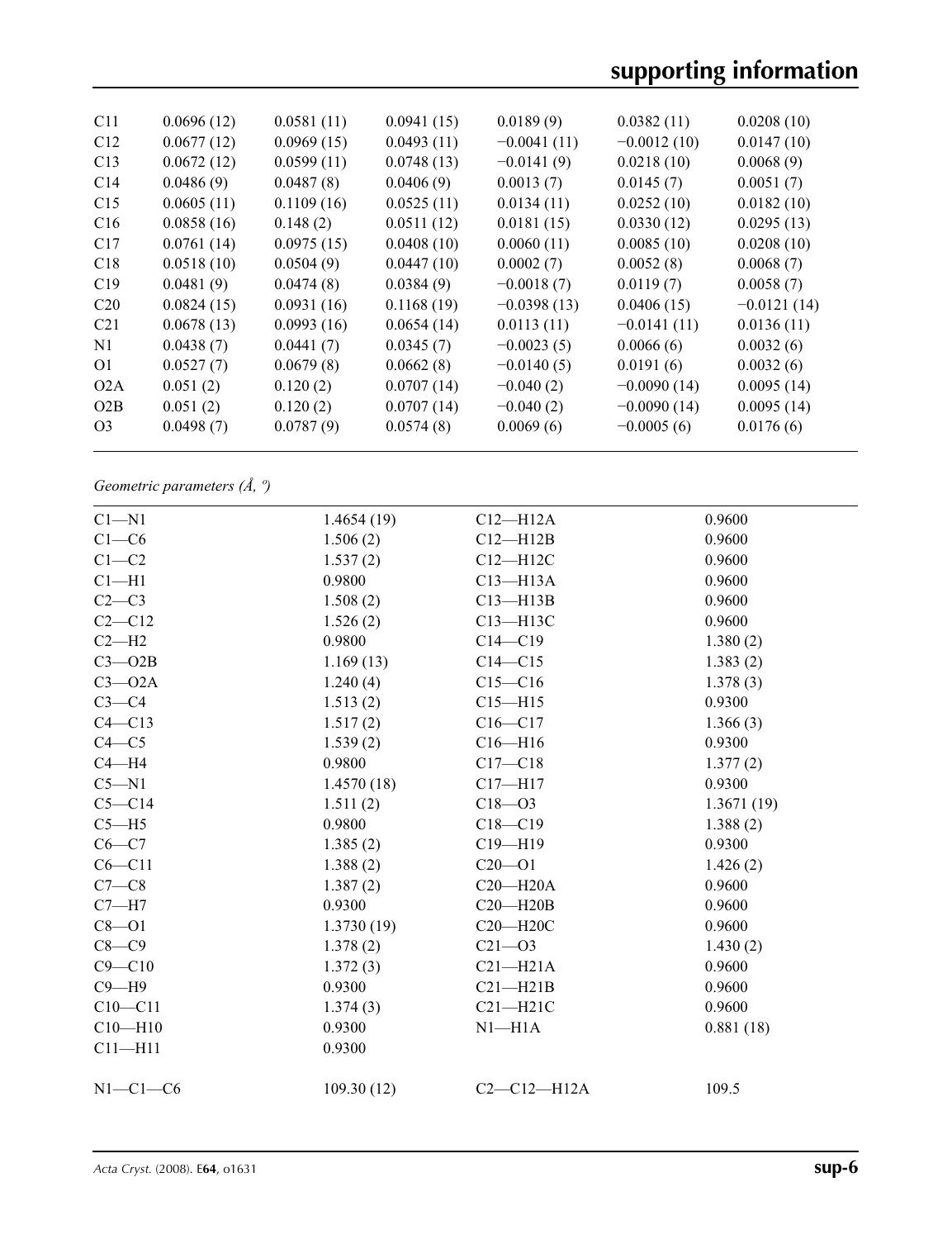| $N1-C1-C2$        | 109.18(12)  | $C2-C12-H12B$       | 109.5      |
|-------------------|-------------|---------------------|------------|
| $C6-C1-C2$        | 112.85(12)  | $H12A - C12 - H12B$ | 109.5      |
| $N1 - C1 - H1$    | 108.5       | $C2-C12-H12C$       | 109.5      |
| $C6-C1-H1$        | 108.5       | H12A-C12-H12C       | 109.5      |
| $C2-C1-H1$        | 108.5       | $H12B - C12 - H12C$ | 109.5      |
| $C3 - C2 - C12$   | 111.93(14)  | $C4-C13-H13A$       | 109.5      |
| $C3-C2-C1$        | 109.26(12)  | $C4-C13-H13B$       | 109.5      |
| $C12-C2-C1$       | 112.75(14)  | $H13A - C13 - H13B$ | 109.5      |
| $C3-C2-H2$        | 107.6       | C4-C13-H13C         | 109.5      |
| $C12-C2-H2$       | 107.6       | H13A-C13-H13C       | 109.5      |
| $C1-C2-H2$        | 107.6       | H13B-C13-H13C       | 109.5      |
| $O2B - C3 - O2A$  | 30.7(7)     | $C19 - C14 - C15$   | 118.53(15) |
| $O2B - C3 - C2$   | 119.8(7)    | $C19 - C14 - C5$    | 120.44(13) |
| $O2A - C3 - C2$   | 121.1(2)    | $C15 - C14 - C5$    | 121.03(14) |
| $O2B - C3 - C4$   | 117.2(7)    | $C16 - C15 - C14$   | 120.02(17) |
| $O2A - C3 - C4$   | 121.1(2)    | $C16 - C15 - H15$   | 120.0      |
| $C2-C3-C4$        | 117.27(13)  | $C14 - C15 - H15$   | 120.0      |
| $C3-C4-C13$       | 111.25(13)  | $C17 - C16 - C15$   | 121.45(17) |
| $C3-C4-C5$        | 108.85(13)  | $C17 - C16 - H16$   | 119.3      |
| $C13-C4-C5$       | 112.82(13)  | $C15 - C16 - H16$   | 119.3      |
| $C3-C4-H4$        | 107.9       | $C16 - C17 - C18$   | 119.18(17) |
| $C13-C4-H4$       | 107.9       | C16-C17-H17         | 120.4      |
| $C5-C4-H4$        | 107.9       | $C18 - C17 - H17$   | 120.4      |
| $N1-C5-C14$       | 110.05(12)  | $O3 - C18 - C17$    | 124.51(15) |
| $N1-C5-C4$        | 108.76(11)  | $O3 - C18 - C19$    | 115.71(14) |
| $C14-C5-C4$       | 111.95(12)  | $C17 - C18 - C19$   | 119.78(16) |
| $N1-C5-H5$        | 108.7       | $C14 - C19 - C18$   | 121.04(14) |
| $C14-C5-H5$       | 108.7       | $C14 - C19 - H19$   | 119.5      |
| $C4-C5-H5$        | 108.7       | $C18 - C19 - H19$   | 119.5      |
| $C7-C6-C11$       | 118.74(15)  | $O1 - C20 - H20A$   | 109.5      |
| $C7-C6-C1$        | 120.24(13)  | $O1 - C20 - H20B$   | 109.5      |
| $C11-C6-C1$       | 121.02(14)  | H20A-C20-H20B       | 109.5      |
| $C6-C7-C8$        | 120.69(14)  | $O1 - C20 - H20C$   | 109.5      |
| $C6-C7-H7$        | 119.7       | H20A-C20-H20C       | 109.5      |
| $C8-C7-H7$        | 119.7       | H20B-C20-H20C       | 109.5      |
| $O1 - C8 - C9$    | 124.48 (15) | $O3 - C21 - H21A$   | 109.5      |
| $O1 - C8 - C7$    | 115.50(14)  | $O3 - C21 - H21B$   | 109.5      |
| $C9 - C8 - C7$    | 120.02(16)  | H21A-C21-H21B       | 109.5      |
| $C10-C9-C8$       | 119.12(16)  | $O3 - C21 - H21C$   | 109.5      |
| $C10-C9-H9$       | 120.4       | $H21A - C21 - H21C$ | 109.5      |
| $C8-C9-H9$        | 120.4       | $H21B - C21 - H21C$ | 109.5      |
| $C9 - C10 - C11$  | 121.50(17)  | $C5 - N1 - C1$      | 113.77(12) |
| $C9 - C10 - H10$  | 119.3       | $C5-M1-H1A$         | 110.5(11)  |
| $C11 - C10 - H10$ | 119.3       | $Cl-M1-H1A$         | 108.3(11)  |
| $C10-C11-C6$      | 119.93(17)  | $C8 - O1 - C20$     | 117.83(15) |
| $C10 - C11 - H11$ | 120.0       | $C18 - 03 - C21$    | 118.55(15) |
| $C6 - C11 - H11$  | 120.0       |                     |            |